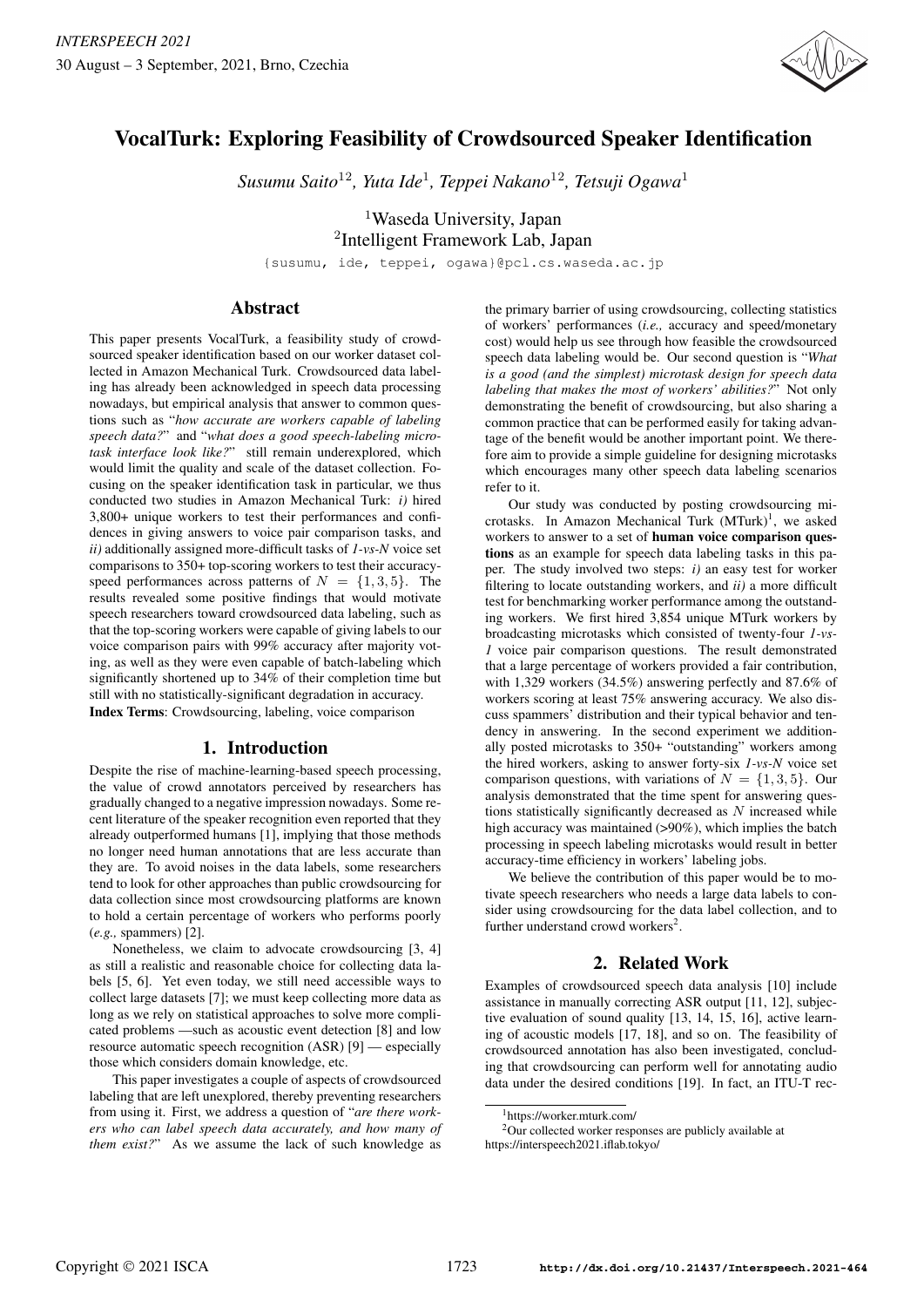Please provide if the both left and right voice audio are of the same person



Figure 1: *Microtask interface for worker filtering. Workers were asked to listen to two short voice audios and provide whether they were of same speaker.*

ommendation that assumes the use of MTurk in the subjective evaluation of sound quality has been standardized [16]. The use of crowdsourcing is also being attempted to build models for predicting the quality of human speech perception [20]. In addition, to solve the problem of degradation of annotation quality due to the presence of spammers and low-capacity workers, attempts have been made to evaluate the reliability of crowd workers [21, 22] and to adopt only annotations from reliable workers [17]. This study differs from other studies in that it not only demonstrates the feasibility of pre-selecting promising workers and the appropriateness of using crowdsourcing for annotating audio and acoustic events, but also provides guidelines for efficient user interface design for audio and acoustic event annotation based on a survey of a large number of workers.

# 3. Worker Filtering

As the first step, we recruited a large number of MTurk workers and asked them to take an easy voice comparison test via a microtask (or "HIT", as called in MTurk in particular). Through the analysis of the collected data, we discuss how many workers do (or do not) have ability of speech data labeling, as well as explore several features they possessed in their answers.

#### 3.1. Settings

In this step, the HIT included two phases of *i)* a short preliminary survey (1–2 minutes; asked workers' age, etc.) and *ii)* a set of 1-vs-1 voice comparison questions (3–4 minutes). As findings for the survey is out of the paper's scope, in below, we only describe the voice comparison part.

Microtask UI Design. The test interface was designed as "1 vs-1" speech data comparison (see Figure 1). A worker is first asked to click two buttons, each of which plays an audio of a few seconds-long human utterance, and then click either of the four buttons —two of them are "*same*" and "*not same*" for stating whether the suggested audio pair was of the same person, and the rest two are "*maybe same*" and "*maybe not same*" for stating answers with their weak confidence. Workers were not allowed to give their answers until they play each audio at least once. Once a HIT is started, each worker was asked to evaluate on 24 pairs in a row. The HIT was automatically submitted when the last comparison pair was finished.

Compared Data. For speech audios, we used public voice data from CMU-ARCTIC speech synthesis databases<sup>3</sup>. We selected four female speakers ("slt", "slp", "eey", and "clb") and four male speakers ("rxr", "rms", "ksp", and "jmk") from all



Figure 2: *Histogram of workers by number of correct answers in voice comparison test for worker filtering. Colors indicate number of correct answers for "obvious" questions (i.e., pairs of exactly same audio or voices of speakers of different genders.*

available datasets. The overall numbers of positive ("same") and negative ("not same") examples were divided equally, thus 12 pairs each. For validation purpose, each of both examples contained several "obvious" pairs, which we expect all workers who read instruction can answer correctly: four pairs of the exact same audios in the positive pairs, and four pairs of different genders in the negative pairs. The shown order of the comparison pairs was semi-randomized under constraints of *a)* no consecutive pair involves the same speaker's voice and *b)* neither positive nor negative examples are shown more than three times in a row.

Recruiting Workers. In MTurk, we broadcasted our voice comparison tasks as HITs with no qualification requirement associated. A HIT was priced at \$0.80 (\$8–\$12/hr for 4–6-minute estimated completion time). Workers were instructed that they were allowed to take only one HIT, and that they would have to return if they accepted more than one.

### 3.2. Results

The experiment was conducted in late February to early March in 2021 and the total spent time was approximately 75 hours. The number of collected valid answers totalled up to 92,496 submitted by 3,854 unique workers, after eliminating records of 179 workers who skipped one or more questions due to system error or spamming actions.

Overall accuracy. Our results indicated that a majority of workers were capable of scoring high accuracy in our voice pair comparison test, while there existed another worker cluster that failed to perform well enough. According to Figure 2, there existed two peaks in the workers' histogram: workers who correctly answered to 24 pairs (100%) had the highest peak with the largest number of 1,329 workers (34.5%), whereas those who only answered to 12 pairs correctly (50%) had the lower peak of 172 workers (4.46%).

The figure also demonstrates, as shown in a red color, a total of 190 workers (4.9%) gave three or more wrong answers out of eight "obvious" questions mostly around the lower peak, who are considered as spammers. Also analyzing workers' confidences together (Figure 3), more workers became less confident in answering to the obvious questions as their overall answering accuracy became lower.

#### 3.3. Discussions

The two peaks in the histogram of Figure 2 imply that there are two types of workers: those who perform carefully and accu-

<sup>3</sup>http://festvox.org/cmu\_arctic/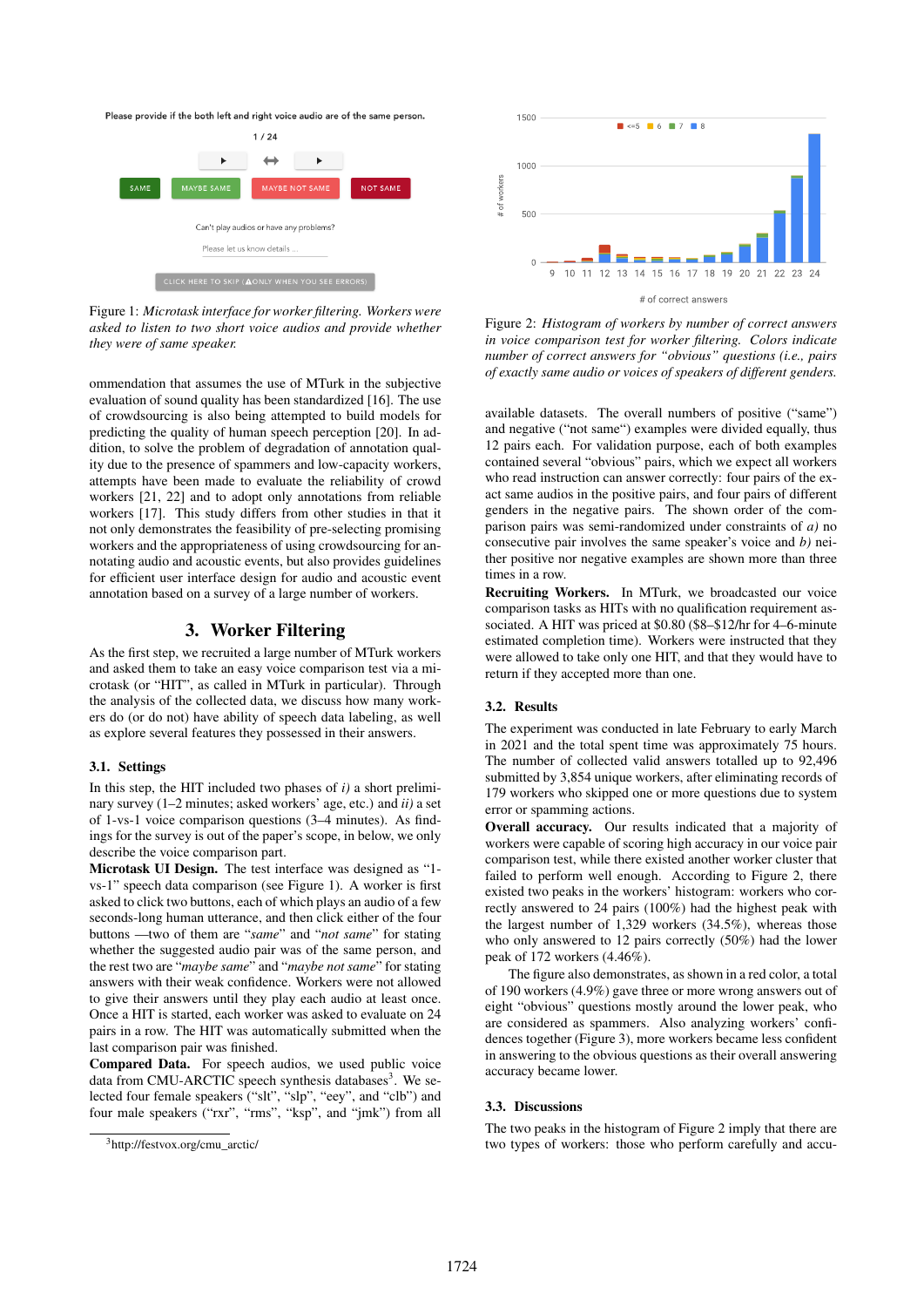

# of correct answers

Figure 3: *100% stacked column chart for ratio of workers colored based on how many "obvious questions" they confidently gave answers to. Workers gave less ambiguous answers to obvious questions as their answering accuracy became higher.*

rately, and those who perform poorly (*e.g.,* giving random answers or not understanding instructions); although —by looking at the overall percentage of high-performing workers— collecting crowdsourced labels accurately does seem feasible, the potential spammers cannot be ignored since such a type of workers are known to process a large percent of microtasks in crowd marketplaces [2, 23, 24]. One of reasonable practices would be, as in Figure 3, to filter out workers earlier when they show low confidence in their answers to easy questions.

However, it should also be noted that obvious questions might have not been "obvious" to all workers. The voice pairs of different genders that were included in the four of the obvious questions were chosen by the authors by considering their pitch differences, but that genders make trivial distinction in voices is not always the case. The other four same-audio pairs also might not be easy for some workers, due to the poor audio environment, etc. With these consideration, we cannot define exactly who are spammers and who are not —whatever the worker's attitude is, filtering workers in/out based on the data labeling criteria is possibly the basic and feasible principle.

## 4. 1-vs-N Task Design Optimization

The second step was also conducted by posting HITs in MTurk, but asking only high-performing workers from the previous test to work on less-easy questions, with more varying interfaces. This experiment aims at benchmarking how accurately crowd workers are capable of labeling speech data in a basic microtask setting, as well as how their performance changes across different microtask interface designs.

#### 4.1. Settings

Microtask UI Design. We designed three microtask interfaces for 1-vs-1, 1-vs-3, and 1-vs-5 voice comparison tasks. The interface for 1-vs-1 comparison is designed similarly to that used in the previous step (as in Figure 1), except that it no longer has "maybe same" and "maybe not same" buttons. A slight modifications were made to the 1-vs-3 and 1-vs-5 comparison interfaces (see Figure 4 for the interface of 1-vs-3 comparison): the button that plays a "target" voice is at the top, followed by three (or five) buttons that play compared voices, each of which is accompanied with a selectable check box for workers to indicate the voice is of the same person as the target voice. Workers are allowed to click 0, 1, or multiple check boxes in each set.

In one HIT, a worker is asked to evaluate voice sets in all the three interfaces in a row (the voice sets or *questions*, is called a



Figure 4: *Microtask interface for 1-vs-3 question batch. Workers were asked to listen to target (reference) voice audio at top, and then listen to three compared voice audios to provide all those which are of same person as that of target audio.*

"question batch" hereafter). Question batches for 1-vs-1, 1-vs-3, and 1-vs-5 involve 30, 10, and 6 voice sets respectively. The three question batches are shown to a worker in a certain order and their questions do not interrupt each other.

Compared Data. Similarly to the previous step, we selected voice audios from CMU-ARCTIC databases. See Table 1 for the list of all audio data used in this experiment. First, we picked six female and six male speakers. For each of the six speakers of a gender, we chose five other utterances of speakers of the same gender from the database; thus created  $6 \times 5=30$  distinct voice pairs in total. These 30 voice pairs were then used as the 1-vs-1 batch, and were regrouped to create 10 question sets for the 1-vs-3 batch and 6 question sets for the 1-vs-5 batches, under the constraint that every picked speaker is used as the target voice in at least one voice set within the batch. The 30 pairs consisted of 15 positive ("same") and negative ("not same") examples respectively. The number of positive examples in each question in the 1-vs-3 batch ranged from 1 to 5, and that in the 1-vs-5 batch ranged from 0 to 3.

Across all workers, the order of questions was semi-random at inter-batch, and fixed at in-batch. In the first HIT trial, the shown order of the question batches and the speakers' gender during the HIT were determined with round-robin based on the internal worker IDs in our system. The second HIT trial kept the order of the batches, but with questions for the voice sets of the other gender. Each worker was not allowed to work on more than two HITs. This manner enabled us to cancel the order effect caused by the experimental design, to make fair interbatch and inter-gender comparisons. The in-batch question orders were globally shuffled only once upon production by the authors; in other words, all workers saw the questions in the same order in each batch.

Recruiting Workers. This study was also conducted by posting HITs in MTurk, but with a Qualification requirement associated to allow only the 1,329 "outstanding" workers who

Table 1: *Mapping table between our speaker indices and CMU-ARCTIC database's speaker names and indices.*

| <b>Ours</b> |             | <b>CMU-ARCTIC's</b>                 |                        |
|-------------|-------------|-------------------------------------|------------------------|
|             |             | Speaker Utterance   Gender: Speaker | Utterance              |
| fA, mA      | $1, 2, 4-6$ | f: slt, m: aew                      | $a00\{11, 12, 14-16\}$ |
| fB, mB      | $1 - 6$     | f: lnh, m: rms                      | $a00\{11-16\}$         |
| $fC.$ m $C$ | $1 - 5$     | f: $\lim$ , $m:$ $\text{Ksp}$       | $a00\{11-15\}$         |
| fD, mD      | 3, 4        | f: eey, $m$ : $jmk$                 | $a00\{13, 14\}$        |
| fE, mE      | 3, 5, 6     | f: clb, m: gka                      | $a00\{13, 15, 16\}$    |
| fF. mF      | $1 - 6$     | f: $slp, m$ : $rxr$                 | $a00\{11-16\}$         |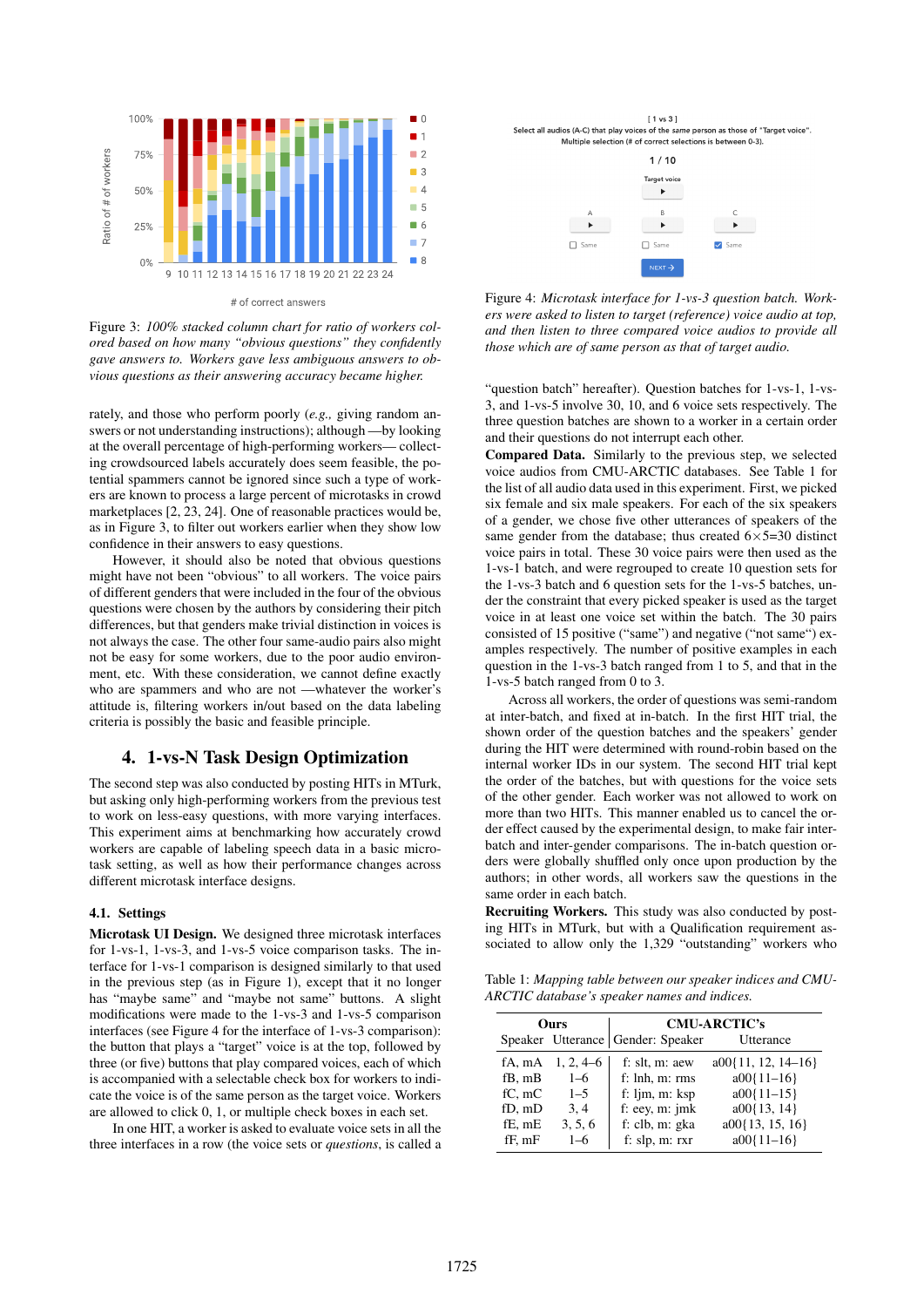Table 2: *# of workers who completed all comparison sets for both genders, per evaluation order of speakers' gender of provided voices and per* N *for 1-vs-*N *question batches.*

| Order of N \ gender   male $\rightarrow$ female female $\rightarrow$ male |    |    |
|---------------------------------------------------------------------------|----|----|
| $1 \rightarrow 3 \rightarrow 5$                                           | 29 | 28 |
| $1 \rightarrow 5 \rightarrow 3$                                           | 31 | 31 |
| $3 \rightarrow 1 \rightarrow 5$                                           | 28 | 31 |
| $3 \rightarrow 5 \rightarrow 1$                                           | 30 | 30 |
| $5 \rightarrow 1 \rightarrow 3$                                           | 31 | 29 |
| $5 \rightarrow 3 \rightarrow 1$                                           | 26 | 30 |

scored 100% accuracy in the previous worker filtering test. A HIT was priced at \$1.80 (\$9.00–\$13.50/hr for 8–12-minute estimated completion time). Each worker could submit two HITs, but one HIT at a time. Upon completing the second HIT, bonus reward of \$1.20 was granted to the worker as an incentive to encourage workers to finish two HITs.

#### 4.2. Results and Discussions

The experiment was conducted in early March in 2021, and the total time spent on the data collection was approximately 32 hours. We collected 32568 answer submissions by 354 outstanding workers who provided valid answers for all comparison sets, with the limitation of "2 HITs (= 92 answers) per worker." Among the workers, per-gender-and-batch numbers of workers varied between 26 and 31 (see Table 2).

Voice Comparison Accuracy. Workers' answering accuracy for 86.7% of all comparison pairs were as high as 90% or above, whereas they struggled to give correct labels to some comparison pairs. The average number of correct answers in a batch was 28.6 pairs out of 30 across all questions and question batches (95.37% average accuracy,  $SD = 1.96$ ). The best accuracy across all questions was 100.0% for the pairs of (mC-3, mA-5) and (fB-2, fC-5), regardless of question batches; presumably, workers could easily tell the difference by the speakers' accents and voice pitches. The worst accuracy was 68.08% scored for (fD-4, fD-3) when asked in the 1-vs-1 batch; although the correct answer is "same", a moderate amount of workers seemed to think the same speaker sounded like a different one.

Majority-Voted Accuracy. We also found the crowdsourced speech data labeling can achieve better accuracy with majority voting, as one of the simplest methods commonly applied for data aggregation [25, 26, 22]. See Figure 5 for the labeling accuracy after applying majority voting across answers posted by 3, 5, and 7 workers. We simulated majority voting by collecting answers posted by multiple workers who have consecutive IDs, for each question batch. In all the question batches starting from 94%–97% overall accuracy without majority voting, the aggregated results could achieve above 97.5% and 99% when asked 3 and 7 outstanding workers, respectively.

Time-Accuracy Efficiency. We found a larger number of compared audios in a question batch would improve workers' timeaccuracy efficiency in speech data labeling. Our analysis revealed that the total time workers spent in completing all questions in a batch became statistically significantly shorter regardless of the speakers' gender ( $p < 0.001$ ) as the number of compared voices increased (let spent time for 1-vs- $N$  batch  $T(N)$ ,  $T(1) > T(3)$  and  $T(1) > T(5)$  by  $p < 0.001$ , and  $T(3) > T(5)$  by  $p < 0.01$ ). See Figure 6 for the average HIT completion times spent per question batch and gender. The best improvement was 33% completion time reduction by the 1-vs-5 question batch for the female voices, where 314.1 seconds required for the 1-vs-



Figure 5: *Labeling accuracy after majority voting with answers posted by different numbers of workers. Even with such simple aggregation method, crowdsourced speech data labeling can*

*achieve as high as 99% or above accuracy.*



Figure 6: *Workers' average HIT completion times per question batch. HIT completion time became shorter as question batch became larger and all question batches were significantly different from each other, indicating that batch work for voice comparison reduces labeling time per pair.*

1 batch was shortened to 207.2 seconds (both on average). In contrast, our analysis did not show any statistically significant difference in answering accuracy across the batches ( $p = 0.53$ ). This fact implies that high-performing crowdworkers are capable of accurately processing multiple voice pair comparisons at a time, therefore smaller numbers of comparisons in a question may be time-redundant.

## 5. Conclusions

This paper explored the feasibility of using crowdsourcing for speech data labeling, with our example task of human voice comparison. Our results indicated that a large percentage of workers are supposedly sincere workers whereas some workers were possibly spammers who tended to answer unconfidently. The top-scoring workers could cooperate to obtain ∼99% labeling accuracy with majority voting, and they were even capable of batch-tasking without quality loss. We believe these findings are a reasonable baseline and guideline for speech researchers to crowdsource data labeling.

# 6. Acknowledgements

This paper is based on results obtained from a project, JPNP20006, commissioned by the New Energy and Industrial Technology Development Organization (NEDO).